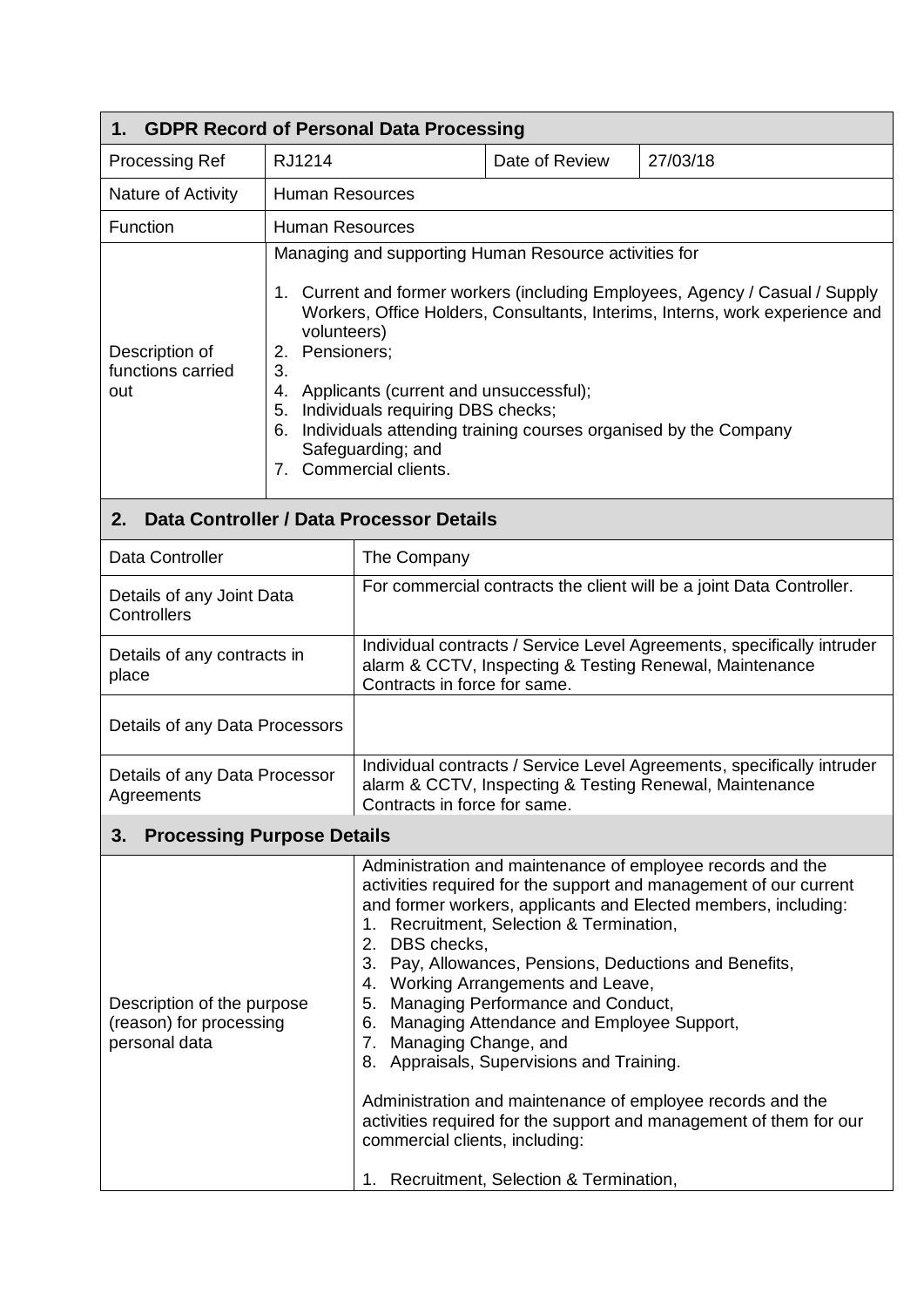|                                        | 2. DBS checks,                                                                                                                                                                                                                                                                                                                                                                                                                                                                                                |  |
|----------------------------------------|---------------------------------------------------------------------------------------------------------------------------------------------------------------------------------------------------------------------------------------------------------------------------------------------------------------------------------------------------------------------------------------------------------------------------------------------------------------------------------------------------------------|--|
|                                        | 3. Pay, Allowances, Pensions, Deductions and Benefits,                                                                                                                                                                                                                                                                                                                                                                                                                                                        |  |
|                                        | 4. Working Arrangements and Leave,<br>5. Managing Performance and Conduct,                                                                                                                                                                                                                                                                                                                                                                                                                                    |  |
|                                        | 6. Managing Attendance and Employee Support,                                                                                                                                                                                                                                                                                                                                                                                                                                                                  |  |
|                                        | 7. Managing Change, and                                                                                                                                                                                                                                                                                                                                                                                                                                                                                       |  |
|                                        | 8. Appraisals, Supervisions and Training.                                                                                                                                                                                                                                                                                                                                                                                                                                                                     |  |
|                                        |                                                                                                                                                                                                                                                                                                                                                                                                                                                                                                               |  |
|                                        | Processing basis 1: Processing is necessary in order to meet our<br>duties as an employer (Article 6 1 c compliance with a legal<br>obligation and Article 9 2 b carrying out obligations and exercising<br>specific rights in relation to employment). The main employment law<br>statutes are:-                                                                                                                                                                                                             |  |
| Basis for the processing of the        | Equal Pay Act 1970; Health & Safety at Work etc. Act 1974;<br>Rehabilitation of Offenders Act 1974; Trade Union and Labour<br>Relations (Consolidation) Act 1992; Employment Tribunals Act 1996;<br>Employment Rights Act 1996; Public Interest Disclosure Act 1998;<br>National Minimum Wage Act 1998; Employment Relations Act 1999;<br>Employment Act 2002; Employment Relations Act 2004; Disability<br>Discrimination Act 2005; Immigration, Asylum and Nationality Act<br>2006; and Equalities Act 2010 |  |
| personal data                          | Payroll information is processed in accordance with HM Revenue<br>and Customs regulations and standards.                                                                                                                                                                                                                                                                                                                                                                                                      |  |
|                                        | In addition, there is a substantial amount of secondary legislation in<br>the form of regulations which contain further provisions and may be<br>supported by Codes of Practice.                                                                                                                                                                                                                                                                                                                              |  |
|                                        | <b>Processing basis 2:</b> Processing necessary for the performance of a<br>contract to which the data subject is party or in order to take steps at<br>the request of the data subject prior to entering into a contract<br>(Article 6 1 b re contract of employment or for the provision of a<br>service to commercial client.)                                                                                                                                                                             |  |
|                                        | <b>Processing basis 4: Processing is necessary for a legitimate</b><br>interest of the company.                                                                                                                                                                                                                                                                                                                                                                                                               |  |
|                                        | Prospective workers are informed about the processing of their<br>personal data through information included in the recruitment form<br>and process.                                                                                                                                                                                                                                                                                                                                                          |  |
|                                        | Workers are informed about the processing of their personal data                                                                                                                                                                                                                                                                                                                                                                                                                                              |  |
| Link to privacy notice                 | through information included in the contract of employment / letter of                                                                                                                                                                                                                                                                                                                                                                                                                                        |  |
| and/or                                 | engagement / letter leaving and at the point of collection when<br>appropriate through internal policies.                                                                                                                                                                                                                                                                                                                                                                                                     |  |
| Link to awareness raising<br>materials | The Company's Privacy Notice published on our website                                                                                                                                                                                                                                                                                                                                                                                                                                                         |  |
|                                        | www.rjcoleman.co.uk                                                                                                                                                                                                                                                                                                                                                                                                                                                                                           |  |
|                                        | Privacy Notices are in place for the processing of the personal data<br>of workers when this is done as part of a commercial contract.                                                                                                                                                                                                                                                                                                                                                                        |  |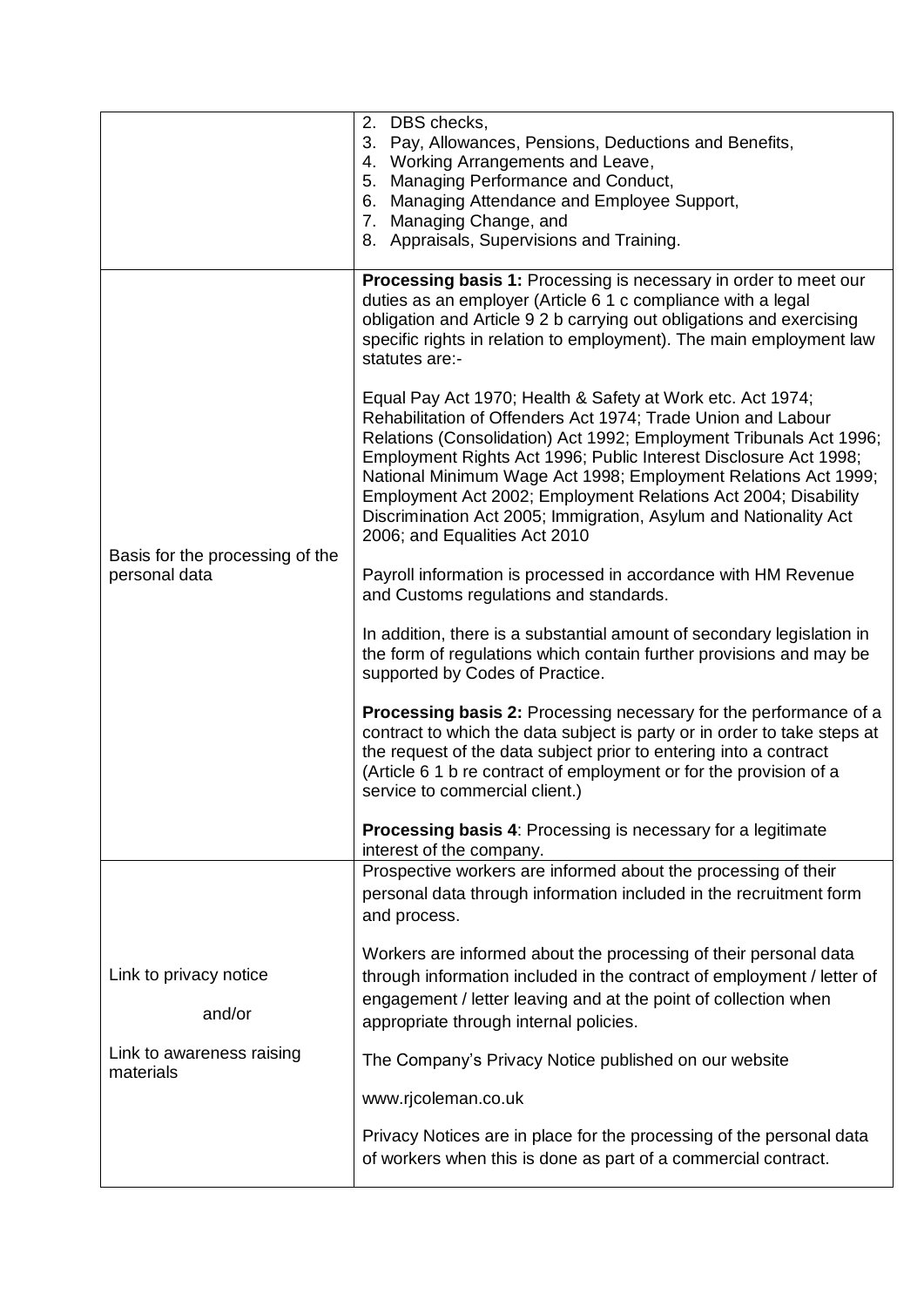|                                                                                  | For the provision of training to individuals not employed by the<br>Company at point of registration it is explained to the individual what<br>personal data is required from them for the purpose of providing the<br>training and levying the appropriate charge.                                                                                                                                                                                                                                                                                                                                                                                                       |  |  |  |
|----------------------------------------------------------------------------------|---------------------------------------------------------------------------------------------------------------------------------------------------------------------------------------------------------------------------------------------------------------------------------------------------------------------------------------------------------------------------------------------------------------------------------------------------------------------------------------------------------------------------------------------------------------------------------------------------------------------------------------------------------------------------|--|--|--|
| Details of any Privacy Impact<br>Assessments carried out                         |                                                                                                                                                                                                                                                                                                                                                                                                                                                                                                                                                                                                                                                                           |  |  |  |
| Does the processing involve<br>automated decision making,<br>including profiling | No                                                                                                                                                                                                                                                                                                                                                                                                                                                                                                                                                                                                                                                                        |  |  |  |
| Is personal data used for direct<br>marketing purposes                           | No                                                                                                                                                                                                                                                                                                                                                                                                                                                                                                                                                                                                                                                                        |  |  |  |
| <b>Details of Personal Data Processing</b><br>4.                                 |                                                                                                                                                                                                                                                                                                                                                                                                                                                                                                                                                                                                                                                                           |  |  |  |
| Categories of data subjects                                                      | 1. Current and former workers including Employees, Agency /<br>Casual / Supply Workers, Office Holders, Consultants, Interims,<br>Interns, work experience and volunteers;<br>2. Pensioners;<br>3. Elected Members;<br>4. Applicants (current and unsuccessful);<br>5. Employee's next of kin;<br>6. Individuals requiring DBS checks;<br>Individuals attending training courses organised by the<br>7.<br>Company;<br>8. Workers of commercial clients; and<br>9. Employment and Personal Referees.                                                                                                                                                                      |  |  |  |
| Categories of personal data<br>being processed                                   | 1. Personal details;<br>2. Family, lifestyle and social circumstances;<br>3. Employment details;<br>4. Business activities;<br>5. Financial details;<br>6. Education and training details;<br>7. Visual records.<br>We also process special categories of personal data:<br>8. Racial or ethnic origin;<br>9. Religious or other beliefs of a similar nature;<br>10. Physical or mental health;<br>11. Offences and alleged offences;<br>12. Gender;<br>13. Political affiliations or memberships; and<br>14. Sexual identity.<br>15. Trade Union Membership for individuals who have requested<br>deductions from payroll or for recording Trade Union Facility<br>Time. |  |  |  |
| Source of the personal data                                                      | Personal data will be received from a wide range of sources to<br>support recruitment, ongoing employment, training, leavers and<br>pension activities including the data subject, their representative,<br>next of kin or other family member, other workers, referees,<br>educators and examining bodies, health professionals, partner<br>agencies, Pension Schemes, Commercial clients, Disclosure and                                                                                                                                                                                                                                                                |  |  |  |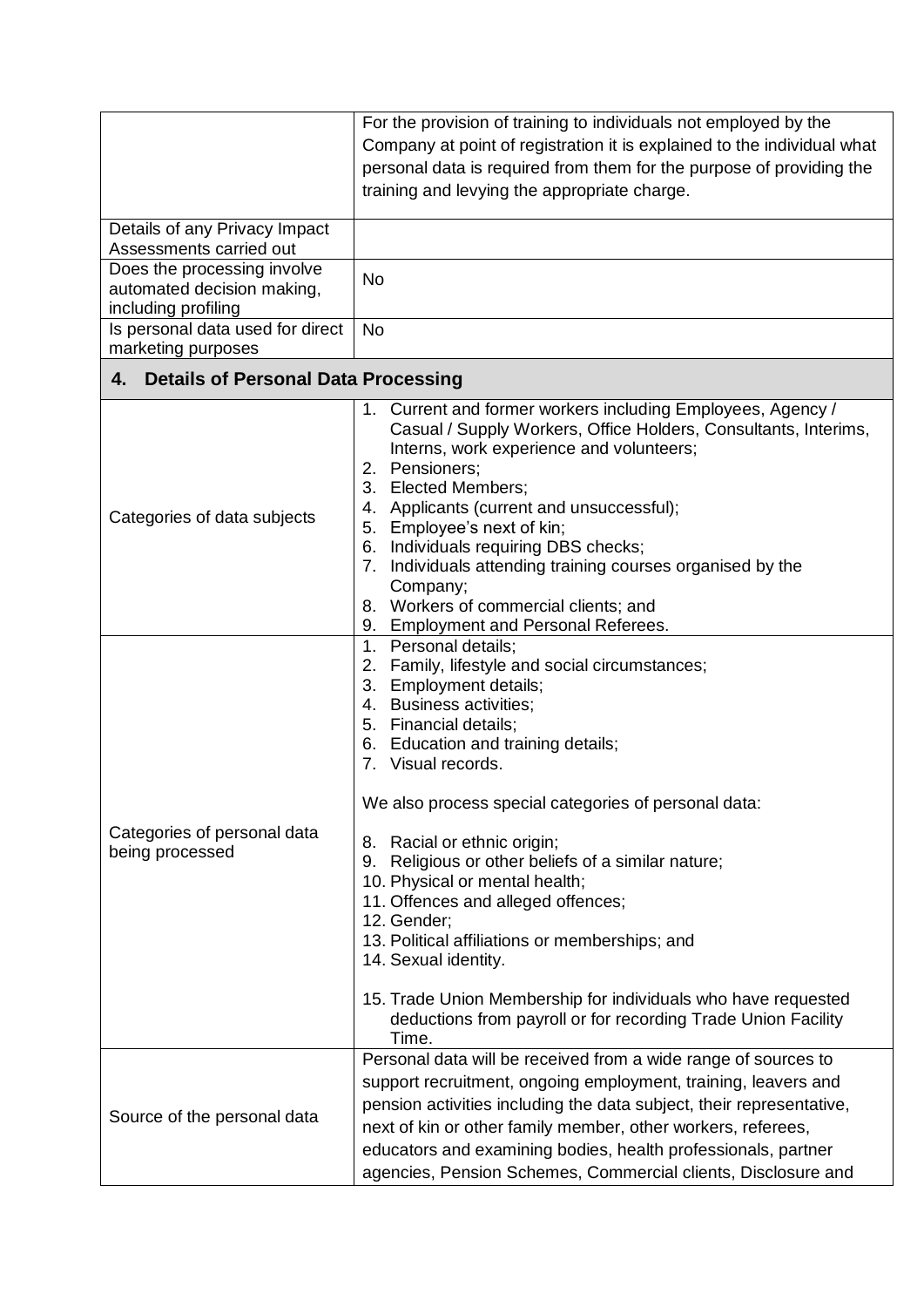|                                                              | Barring Service, Courts and law enforcement bodies, HM Revenue<br>and Customs.                                                                                                                                                                                                                                                                                                                                                                                                                                                                                                                                                                                                                                                                                                                                                                                                                                                                                                |  |
|--------------------------------------------------------------|-------------------------------------------------------------------------------------------------------------------------------------------------------------------------------------------------------------------------------------------------------------------------------------------------------------------------------------------------------------------------------------------------------------------------------------------------------------------------------------------------------------------------------------------------------------------------------------------------------------------------------------------------------------------------------------------------------------------------------------------------------------------------------------------------------------------------------------------------------------------------------------------------------------------------------------------------------------------------------|--|
|                                                              |                                                                                                                                                                                                                                                                                                                                                                                                                                                                                                                                                                                                                                                                                                                                                                                                                                                                                                                                                                               |  |
| How is the personal data<br>collected?                       | Through established activities linked to the recruitment, employment,<br>training, termination and pension rights of the data subject or<br>commercial contracts.                                                                                                                                                                                                                                                                                                                                                                                                                                                                                                                                                                                                                                                                                                                                                                                                             |  |
| When is the personal data<br>collected?                      | Through established activities linked to the recruitment, employment,<br>training, termination and pension rights of the data subject or<br>commercial contracts.                                                                                                                                                                                                                                                                                                                                                                                                                                                                                                                                                                                                                                                                                                                                                                                                             |  |
| Estimate of the number of<br>records held                    | 100                                                                                                                                                                                                                                                                                                                                                                                                                                                                                                                                                                                                                                                                                                                                                                                                                                                                                                                                                                           |  |
| Retention period(s) in place for<br>the personal data        | See Human Resources Retention Schedule which is based on<br>national guidance and business need.                                                                                                                                                                                                                                                                                                                                                                                                                                                                                                                                                                                                                                                                                                                                                                                                                                                                              |  |
| <b>Recipients of Personal Data (in the UK)</b><br>5.         |                                                                                                                                                                                                                                                                                                                                                                                                                                                                                                                                                                                                                                                                                                                                                                                                                                                                                                                                                                               |  |
| Categories of the recipients of<br>the personal data         | 1. Data Subject;<br>2. Past and prospective workers;<br>3. Healthcare, social and welfare professionals and organisations;<br>4. HM Revenue and Customs;<br>5. Pension Schemes;<br>6. Financial organisations;<br>7. Educators and Examining bodies;<br>8. Professional Bodies;<br>9. the Disclosure and Barring Service;<br>10. Law enforcement agencies and bodies;<br>11. Courts and Tribunals;<br>12. Legal representatives;<br>13. Ombudsman and Regulatory bodies;<br>14. Partner organisations;<br>15. Commercial clients;<br>16. Service providers;<br>17. Debt collection and tracing agencies;<br>18. Trade Unions;<br>19. Licensing authorities;<br>At the explicit request of the data subject:<br>20. Credit Reference Agencies;<br>21. Mortgage Providers, Housing Associations and landlords.<br>To support TUPE arrangements the minimum necessary personal<br>data and special categories of personal data will be passed to the<br>new employer transferee. |  |
| Safeguards in place for the<br>transfer of the personal data | Any disclosure or transfer of personal data / special categories of<br>personal data will be in full compliance with the General Data<br>Protection Regulation and established Company processes.                                                                                                                                                                                                                                                                                                                                                                                                                                                                                                                                                                                                                                                                                                                                                                             |  |
| Details of any Information<br>Sharing Agreements in place    | Not Applicable                                                                                                                                                                                                                                                                                                                                                                                                                                                                                                                                                                                                                                                                                                                                                                                                                                                                                                                                                                |  |
|                                                              |                                                                                                                                                                                                                                                                                                                                                                                                                                                                                                                                                                                                                                                                                                                                                                                                                                                                                                                                                                               |  |